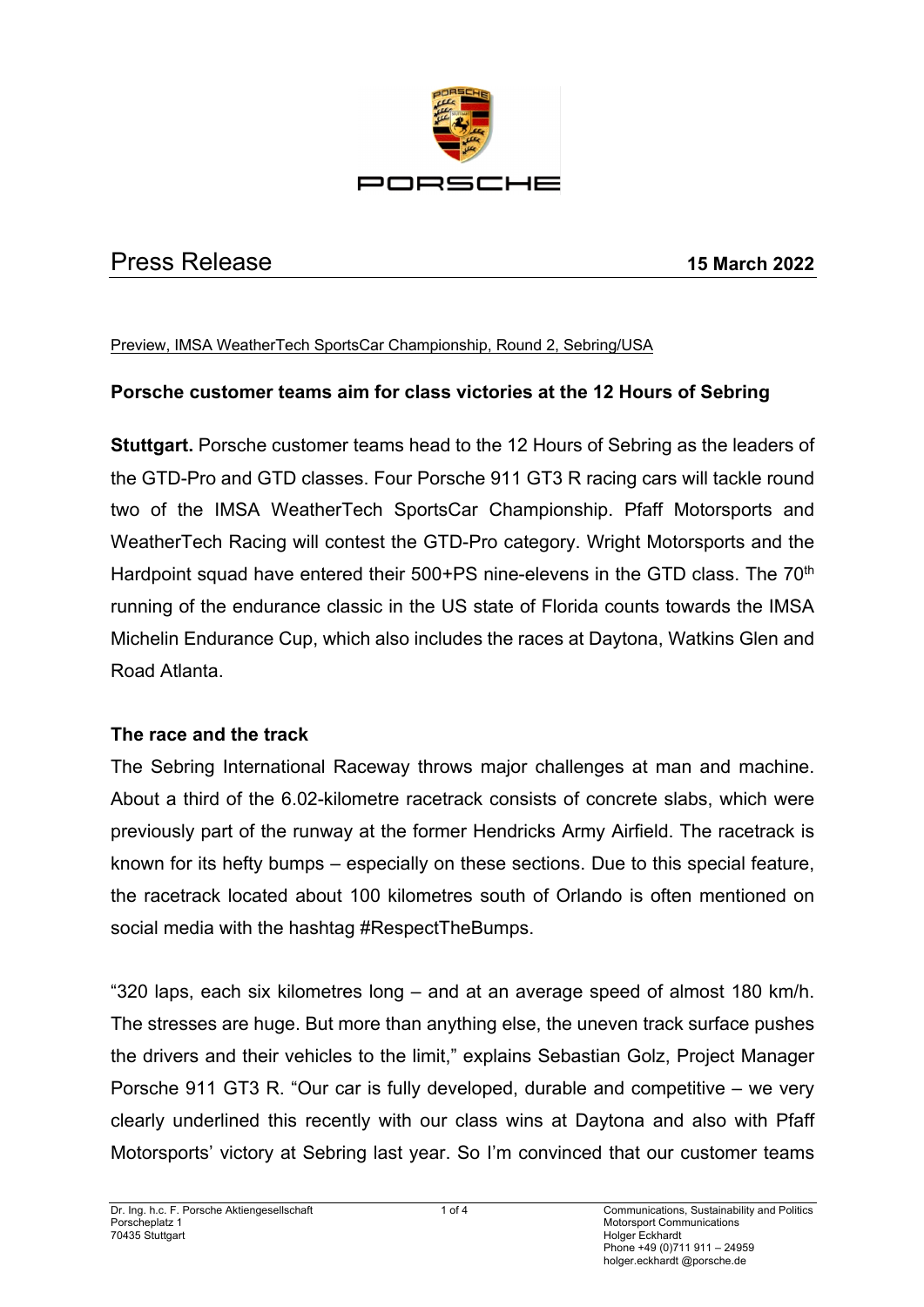can again race at the front this coming weekend. I'm particularly excited about this year's event. The season opener for our FIA WEC colleagues running the 911 RSR will be contested the day before, customer teams will field the new 718 Cayman GT4 RS Clubsport in the IMSA Michelin Pilot Challenge, plus the grid lineup for the Carrera Cup North America is huge. So many members of the Porsche family in one place – that will make it an emotional experience."

### **The customer teams and drivers**

In the new GTD-Pro class, the customer teams Pfaff Motorsports and WeatherTech Racing field one Porsche 911 GT3 R each for the whole 2022 season. The three works drivers Matt Campbell from Australia, Mathieu Jaminet from France and Felipe Nasr from Brazil, share driving duties in Pfaff Motorsports's No. 9 entry. The trio won the season-opening round at Daytona in late January and currently ranks first in the championship. For WeatherTech Racing, Julien Andlauer from France and Belgium's Alessio Picariello join forces with the American amateur racer Cooper MacNeil in the No. 79 car.

Two Porsche customer teams contest the GTD category. In this class, too, Porsche 911 GT3 R racing cars complying with the GT3 regulations are fielded. Wright Motorsports run the No. 16 car with drivers Jan Heylen from Belgium, Ryan Hardwick from the USA and Zacharie Robichon from Canada. Thanks to the class win at the opening round of the season at Daytona, the team from the US state of Ohio leads the championship as well as the IMSA Michelin Endurance Cup. British driver Katherine Legge teams up with her fellow countryman Stefan Wilson and the American Rob Ferriol to compete in the Hardpoint team's No. 99 entry.

### **An overview of the drivers and teams**

### **GTD-Pro class:**

#9 Pfaff Motorsports – Campbell (AUS) / Jaminet (F) / Nasr (BR) #79 WeatherTech Racing – Andlauer (F) / Picariello (B) / MacNeil (USA)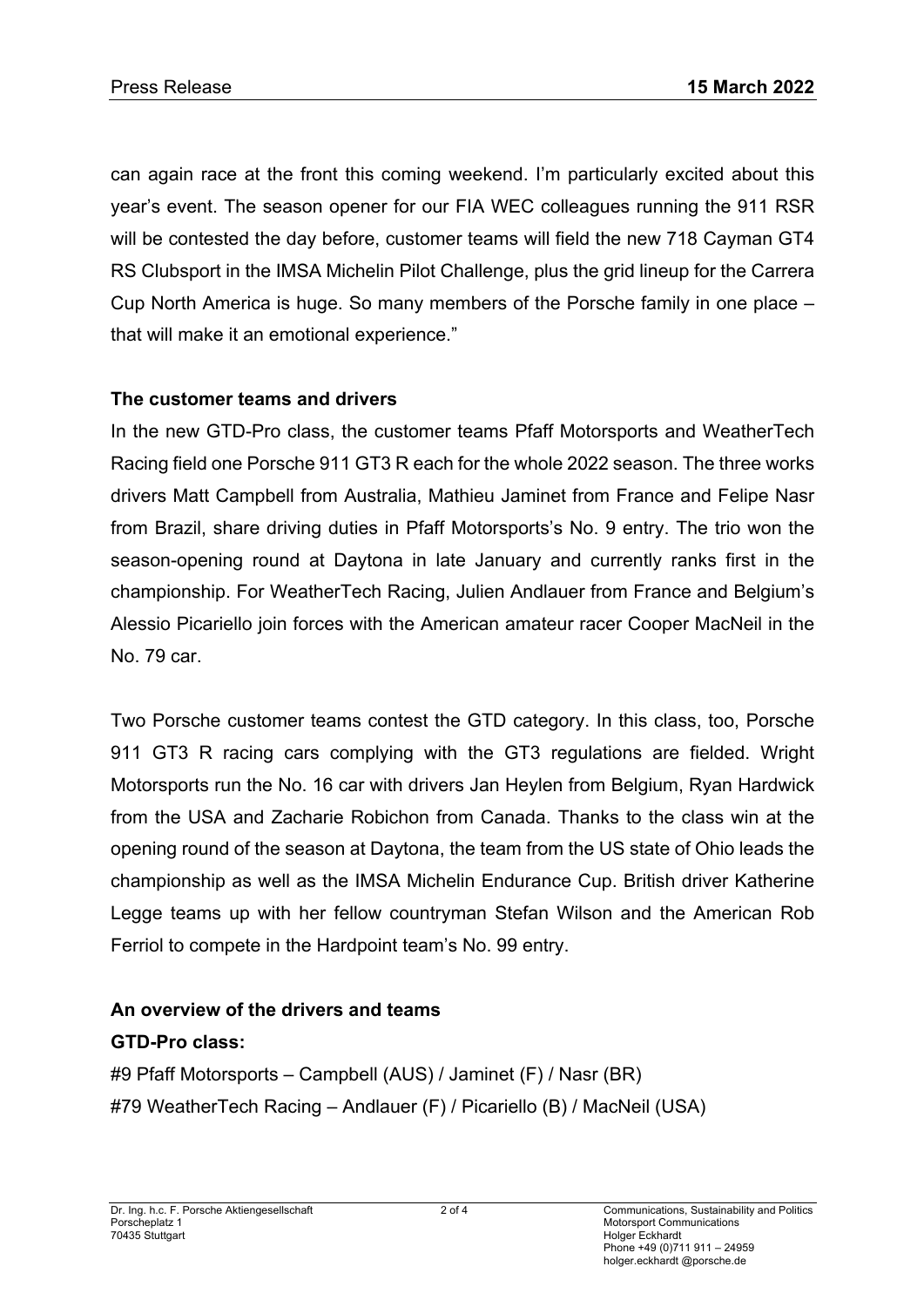# **GTD class:**

#16 Wright Motorsports – Hardwick (USA) / Heylen (B) / Robichon (CDN) #99 Team Hardpoint – Legge (GB) / Ferriol (USA) / Wilson (GB)

# **Live streaming of the race**

The 12-hour race of the IMSA WeatherTech SportsCar Championship on the Sebring International Raceway gets underway on Saturday, 19 March at 10:10 am local time (3:10 pm CET). The entire race can be viewed live outside the USA and Canada on www.imsa.com. Live timing of all sessions is available at scoring.imsa.com.

#### **The schedule (local time, CET -5 hours) Thursday, 17 March**

10:15 am – 11:45 am: Free practice 1 2:25 pm – 3:55 pm: Free practice 2 7:45 pm – 9:15 pm: Free practice 3

# **Friday, 18 March**

8:55 am – 9:10 am: Free practice 4 9:20 am – 9:35 am: Qualifying

# **Saturday, 19 March**

8:00 am – 8:20 am: Warmup 10:10 am – 10:10 pm: Race

# **Drivers' comments before the race**

**Mathieu Jaminet (Porsche 911 GT3 R #9):** "It's been a few weeks since our victory in Daytona. We've had enough time to analyse our performance at the season opener. There are definitely areas where we can perform even better as a team – we want to do this in the upcoming race at Sebring. Last year, the Porsche 911 GT3 R was very strong on this circuit. I'm expecting we'll be at the top again this year. A podium place is the least we're aiming for. Another win would be a dream."